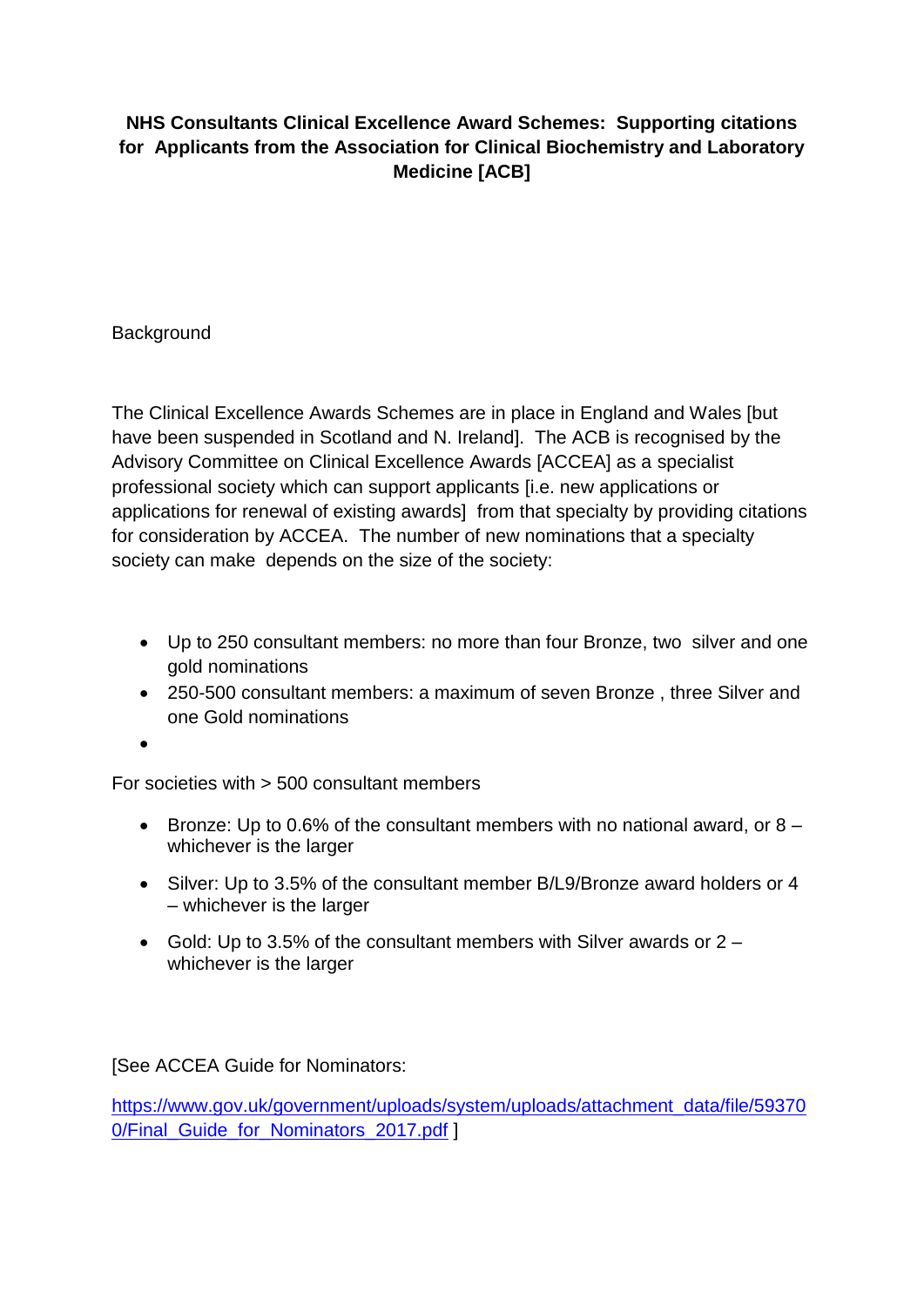The purpose of this document is to describe the process whereby the ACB provides nominations in support of ACB members who submit applications.

## **The process for providing nominations**

- 1. The ACB Clinical Practice Section executive committee will appoint a Chair of the ACB Clinical Excellence Awards Committee [this person will hold a higher award] and who will then identify five other higher award holders from within the ACB to form the ACB Clinical Excellence Awards [ACB CEA] Committee. In addition the committee will include the senior administrator from the ACB Office to give a lay person perspective. The current chair of the committee is Dr Danielle Freedman.
- 2. An email is sent from the Chair of the ACB CEA via the ACB Office to medical consultant members of the ACB in England and Wales inviting ACB support for applications [Appendix ]. This ACB submission should be accompanied by a statement in a letter *giving evidence of how the applicant has contributed to clinical biochemistry and the ACB at local/regional or national level*.
- 3. The CVQs of applicants received by ACB Office will be reviewed by the Clinical Excellence Awards Committee.
- 4. The CVQs will be scored by committee members on each of the five ACCEA domains and a sixth additional domain on 'Contributions to the ACB'. Each of the six domains are scored from 0-10 using the following rating scales:
	- Excellent 10
	- Over and above contractual requirements 6
	- Meets contractual requirements 2
	- Does not meet contractual requirements or when insufficient 0 information has been produced to make a judgement.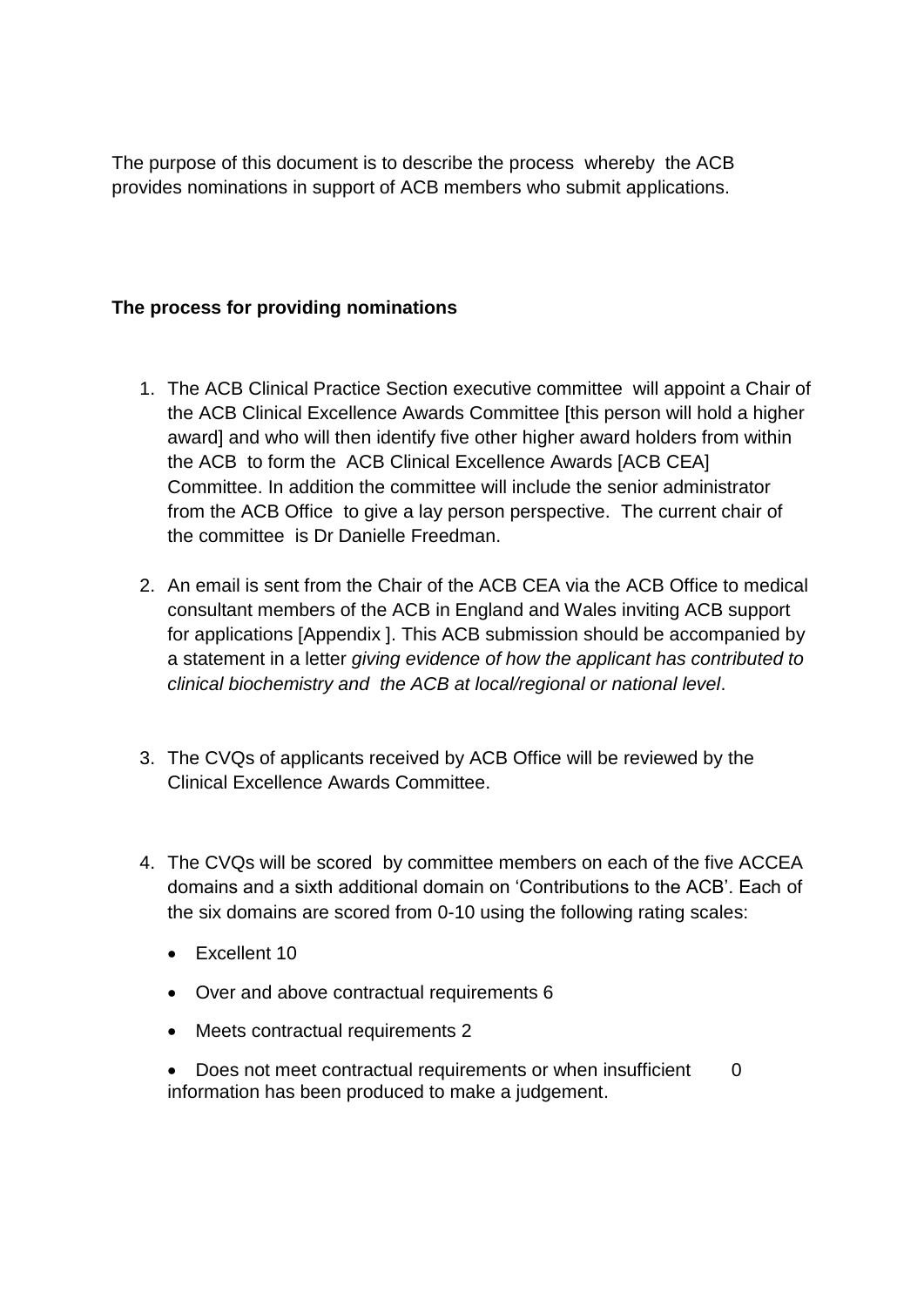Scoring in the domain of 'Contributions to the ACB' will be based on information on the applicant's covering letter for the ACB submission.

- 5. The ACB CEA Committee will rank applications based on the scores award by committee members.
- 6. The ACB will provide nominations for the highest ranking applications for new awards in accordance with the numbers of nominations permitted to the ACB by ACCEA [based on the size of the number of consultants in the specialty society – see above]. The number of nominations for new awards which can currently be made by the ACB are no more than four Bronze, two Silver and one Gold.
- 7. Citations for those applicants nominated by the ACB will be prepared by the members and Chair of the ACB CEA Committee and agreed by the ACB CEA committee members.
- 8. Applications seeking to renew existing awards are handled in an identical way to new applications: the CVQs and covering letter are scored by the ACB CEA committee. Where a decision is taken to support the renewal, a citation will be prepared by members and Chair of the committee.
- 9. The ACB nominations and accompanying citations are submitted to ACCEA by the Chair of the ACB CEA Committee.
- 10.The Chair of the ACB CEA Committee will prepare a report on the Committee's activities and nominations made to the ACB Director of Clinical Practice.
- 11.The ACB Director of Clinical Practice will report on the activities of the ACB CEA Committee and on nominations made each year, to ACB executive .